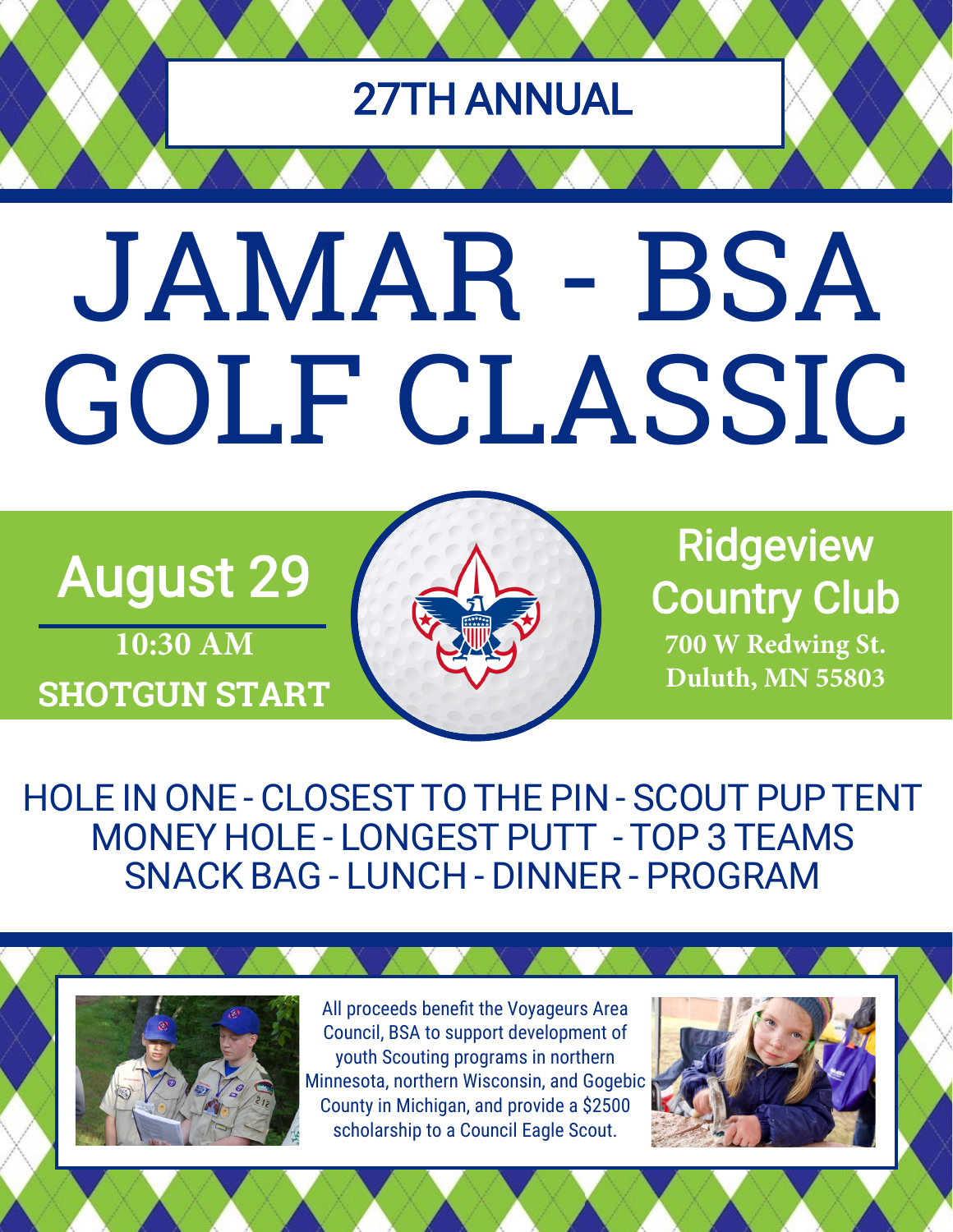## JAMAR - BSA GOLF CLASSIC

#### **SPONSORSHIP OPPORTUNITIES**



#### CART SPONSOR **\$2500** (1 Available)

- One foursome team
- Business logo on all carts
- Business logo and link on website
- Mentions in social media posts
- **Business logo on level sponsorship banner**
- <sup>o</sup> Business logo on all printed marketing materials

#### MEAL SPONSOR **\$1500** (2 Available)

- Business logo on meal signage
- Business logo and link on website
- Mentions in social media posts
- **Business logo on level sponsorship banner**
- Business logo on all printed marketing materials

### *LIFE LEVEL*

#### FLAG SPONSOR **\$1250 (**1 Available)

- Business logo on flags
- Business logo and link on website
- Mentions in social media posts
- <sup>o</sup> Business logo on level sponsorship banner
- Business logo on all printed marketing materials

#### BEVERAGE SPONSOR **\$1000** (1 Available)

- Business logo on beverage cart(s) and coolers
- Business logo and link on website
- Mentions in social media posts
- **Business logo on level sponsorship banner**
- <sup>o</sup> Business logo on all printed marketing materials



#### *STAR LEVEL*

#### DRIVING RANGE **\$750 (**1 Available)

- **Business logo on driving range signage**
- Business logo and link on website
- **Business logo on level sponsorship banner**

#### PLAYER BAG SPONSOR **\$500 (**3 Available)

- **Example 3 Islands** on player recognition items
- Business logo and link on website
- **Business logo on level sponsorship banner**

#### HOLE SPONSOR **\$250** (18 Available)

- Business logo on tee box sign
- Business logo and link on website
- Business logo on level sponsorship banner
- Opportunity to be present at tee box